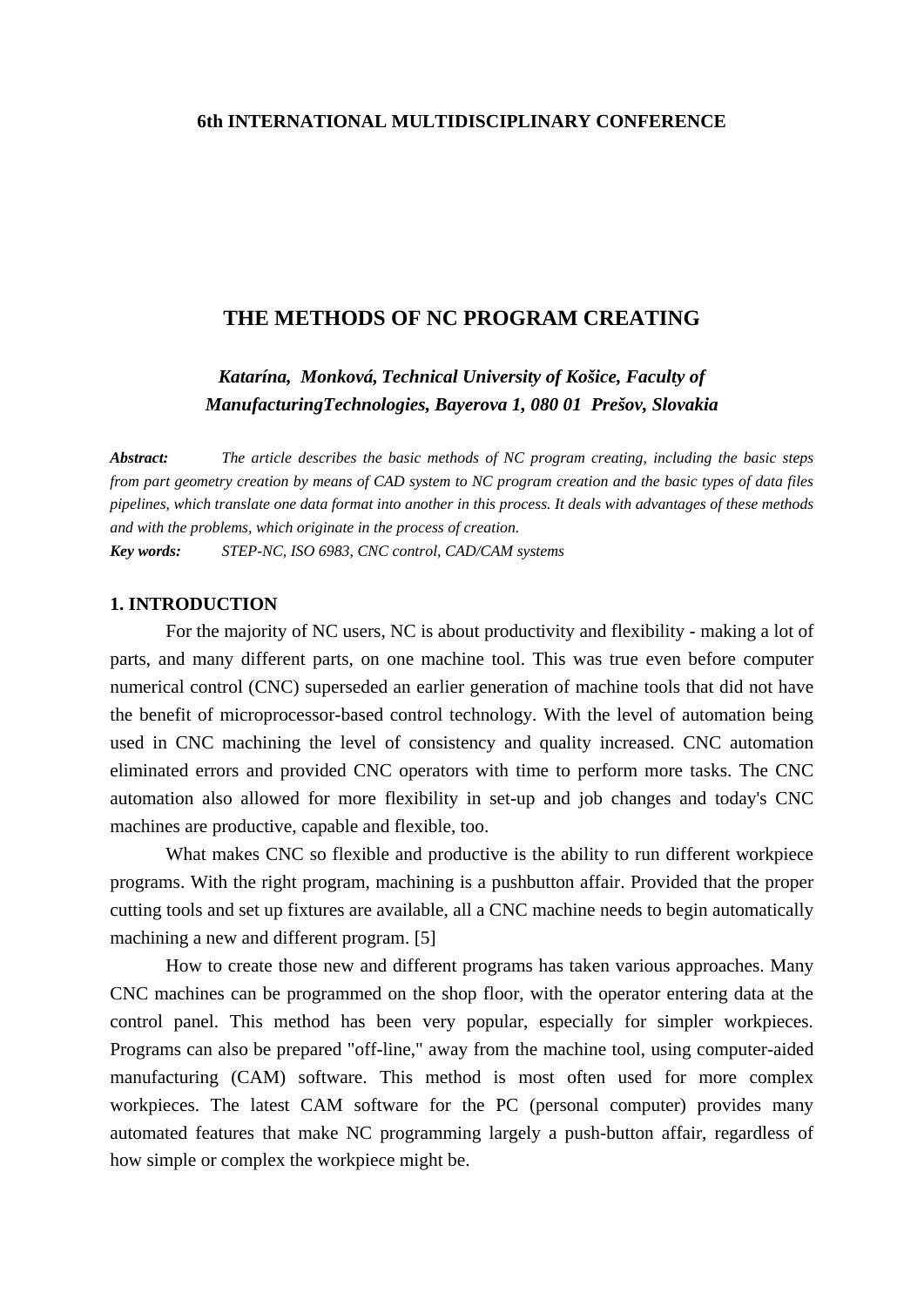However, the biggest change in recent times for CNC systems lies with the introduction of STEP-NC as the interface between CAD/CAM systems and CNC programs.

### **2. BEFORE STEP-NC**

In the beginning, there were only CAD systems. Engineers used CAD systems to draw pictures of parts. CNC program was developed manually. That is, a programmer was sitting down to write the program armed only with pencil, paper, and calculator. When the applications became more complicated and especially when new programs were required on a regular basis, the writing of programs manually became much more difficult. To simplify the programming process, a computer aided manufacturing (CAM) system can be used. A CAM system is a software program that runs on a computer (commonly a PC) that helps the CNC programmer/machinist/manufacturing engineer to program from the drawings and with the whole programming process. The making of drawings, and programming parts from drawings, was (and still is) time consuming and subject to a lot of human error. Someone got the bright idea to eliminate this to-and-from drawing step, and integrated CAD/CAM was born. Integrating computer-aided design with computer-aided manufacturing (CAD/CAM) system produces quicker and more efficient manufacturing processes. This compatibility of CAD/CAM systems eliminates the need for redefining the work piece configuration to the CAM system.

Most computer numerical control (CNC) machines are programmed in the ISO 6983 "G and M code" language. Programs are typically generated by computer-aided manufacturing (CAM) systems that use computer aided design (CAD) information. However, ISO 6983 limits program portability for three reasons:

- $\triangleright$  First, the language focuses on programming the tool center path with respect to machine axes, rather than the machining process with respect to the part.
- $\triangleright$  Second, the standard defines the syntax of program statements, but in most cases leaves the semantics ambiguous.
- $\triangleright$  Third, vendors usually supplement the language with extensions that are not covered in the limited scope of ISO 6983. [3]

**Fig. 1** shows how design data is communicated to manufacturing in current practice. Design creates the specification for a product as a 3D model. Detailing decides the manufacturing requirements for the product by making a drawing. Path planning generates tools paths. Manufacturing controls production. The job of design is performed using a CAD (Computer Aided Design) system, the job of detailing is performed using a drawing CADD (Computer Aided Design Drafting) system, the job of path planning is performed using a CAM (Computer Aided Manufacturing) system, and job of manufacturing is controlled using a CNC system. In many cases the CAD, CADD and CAM functions are combined into a single integrated CAD/CAM system but in all cases the CNC function is performed by a separate system. [4]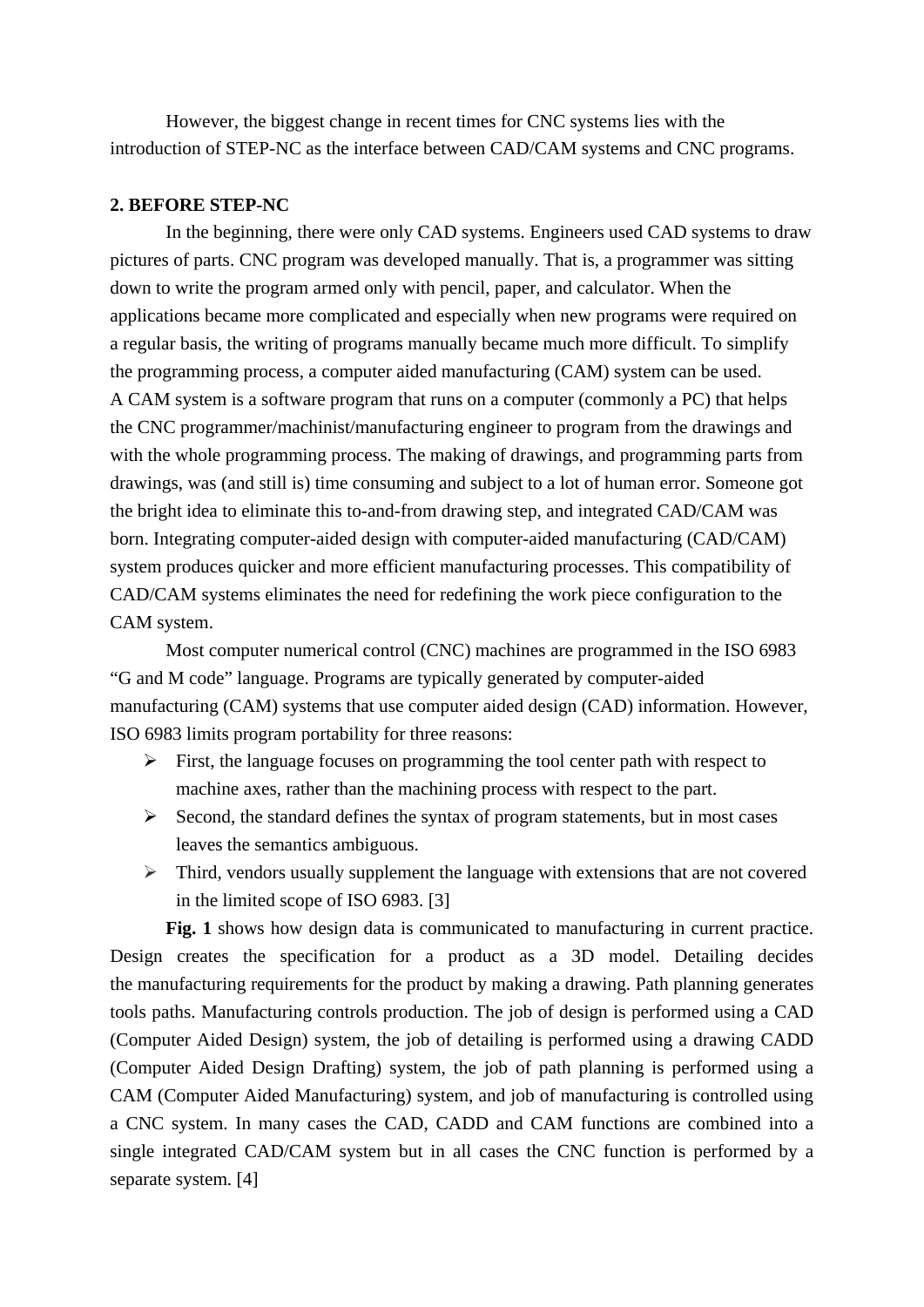

Fig.1 The actual interface between CAD and CNC control

Data flow in mechanical engineering:

- $\triangleright$  First the information about a product is imported into the CAM system. Usually 3D CAD model is imported.
- $\triangleright$  In mechanical engineering CAM is used to calculate toolpaths to cut material. The CNC programmer just specifies the machining operations and the CAM system creates the toolpath, usually written in CL data (Cutter Location data) file.
- $\triangleright$  Calculated toolpath is imported to the postprocessor which converts the CL data to the NC program - the specific machine codes that are required to operate numerically controlled machine tools. Machine codes vary by machine tool. The output from a postprocessor should be usable in the controller without further modification.
- ¾ NC program written in a notation called G-code is exported to the NC machine and the manufacturing process can begin.

One of the most important links in the CNC machining process is postprocessor. The company can have best programming system, the best DNC system, and the most accurate machines, but without dependable postprocessors the code getting to its machine could cause problems. Most machines require some tweaking to the postprocessor to make it to produce code to user's likings and programming habits. Most CAM software comes with built in postprocessor; however there are many stand alone postprocessor. It is the last software link between an ideal CAD model and a "real" machined part.

Some problems on the subject of the postprocessors are:

¾ Absence in a CAD/CAM system of the ready postprocessor for specific "machine tool /machine control" combination, and also far too high cost of new postprocessor development.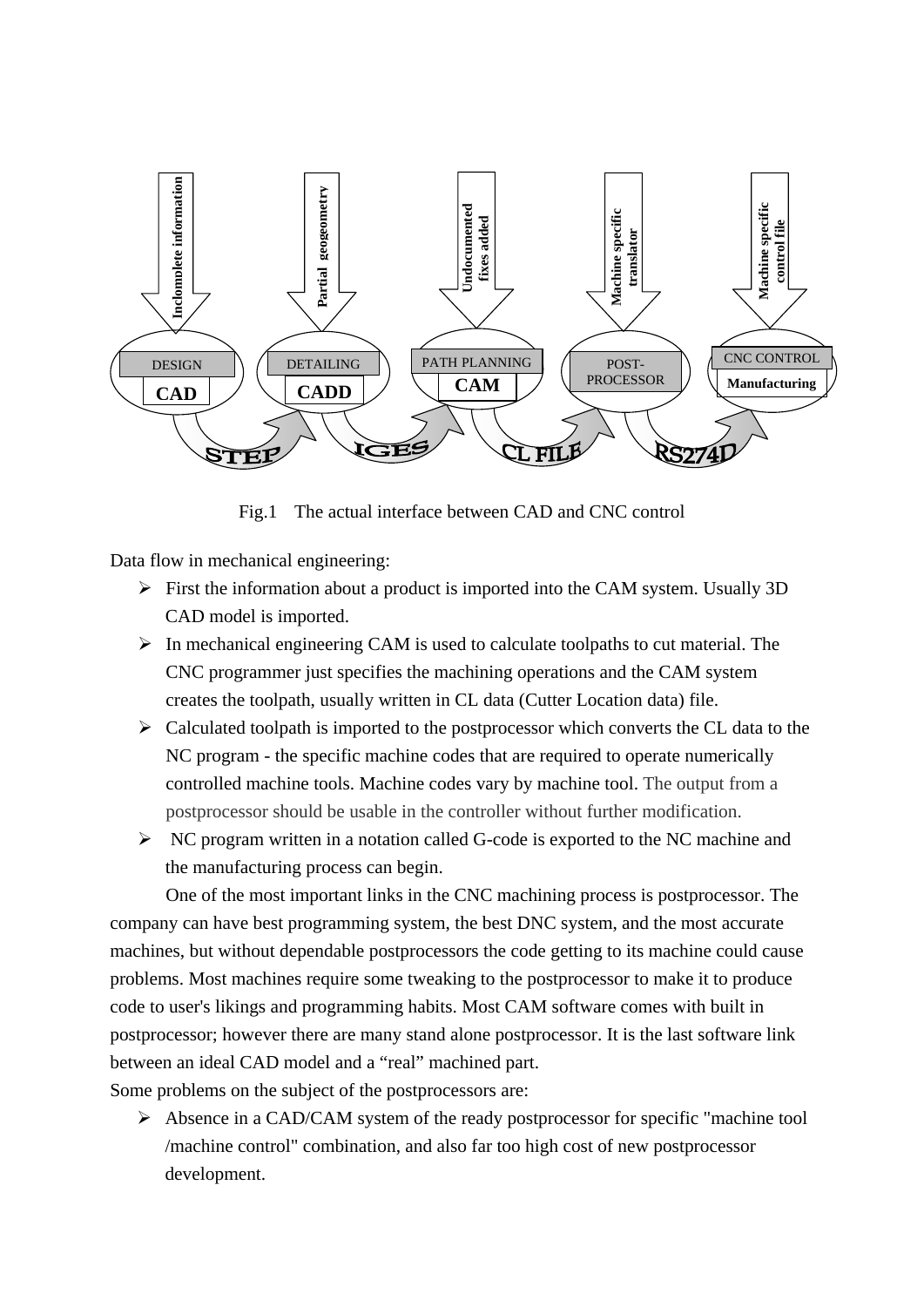- $\triangleright$  As a rule, it is very difficult and often impossible, to modify the postprocessor available in the CAD/CAM system to the specific "machine tool / machine control" combination. In general, the technologist is forced to permanently correct wrong NC program file with the text processor.
- $\triangleright$  Usually generalized postprocessors of majority of the CAD/CAM systems are very difficult to adapt to NC/CNC equipment, made in 70 - 80s.
- $\triangleright$  Each new CAD/CAM system requires an individual postprocessor for the same NC equipment, so the company has to pay twice for the same stuff.
- $\triangleright$  Creating a custom postprocessor for each unique machine is often difficult and costly. All problems with the postprocessors eliminate STEP NC, which replaces RS274D,

M and G code standard, as the primary interface between CAM and CNC systems.

# **3. STEP-NC**

The concept behind STEP NC is simple. It enables a product model database to serve as direct input to a CNC machine tool. No separate files of tool paths. No G or M codes. No post processors. This is a radically different approach to CNC programming. STEP NC is an extension to STEP, the STandard for the Exchange of Product model data.

*STEP* is the international standard that specifies a neutral data format for digital information about a product. STEP allows this data to be shared and exchanged among different and otherwise incompatible computer platforms.

*STEP NC* standardizes how information about CNC machining can be added to parts represented in the STEP product model. [2]

STEP NC defines a CNC part program as a series of operations that remove material defined by features. The features supported include holes, slots, pockets and volumes defined by 3D surfaces. Each operation contributes to the manufacture of a feature by defining the volume of material to be removed, the tolerances, the type of tool required and some basic characteristics such as whether this is a roughing or finishing operation. The operations are then sequenced into a work plan that converts the stock into the final part. The work plan may be sophisticated and include conditional operations that depend on the results of probing operations, and it may be divided into sub-plans to be executed concurrently on machines that have multiple cutting heads.

STEP NC has the Application Protocol number AP-238 within the STEP framework. A key feature of STEP NC, AP-238 programs, is that they are machine and organization independent. If a machine has the underlying capabilities (axes, table size etc), then a STEP NC "compiler" should be able convert the part program into a sequence of tool movements for that machine. If a CNC has a Tool Cutter Programming (TCP) interface then the tool movements can be executed directly without converting to axis movements. This has significant consequences for industry. [7]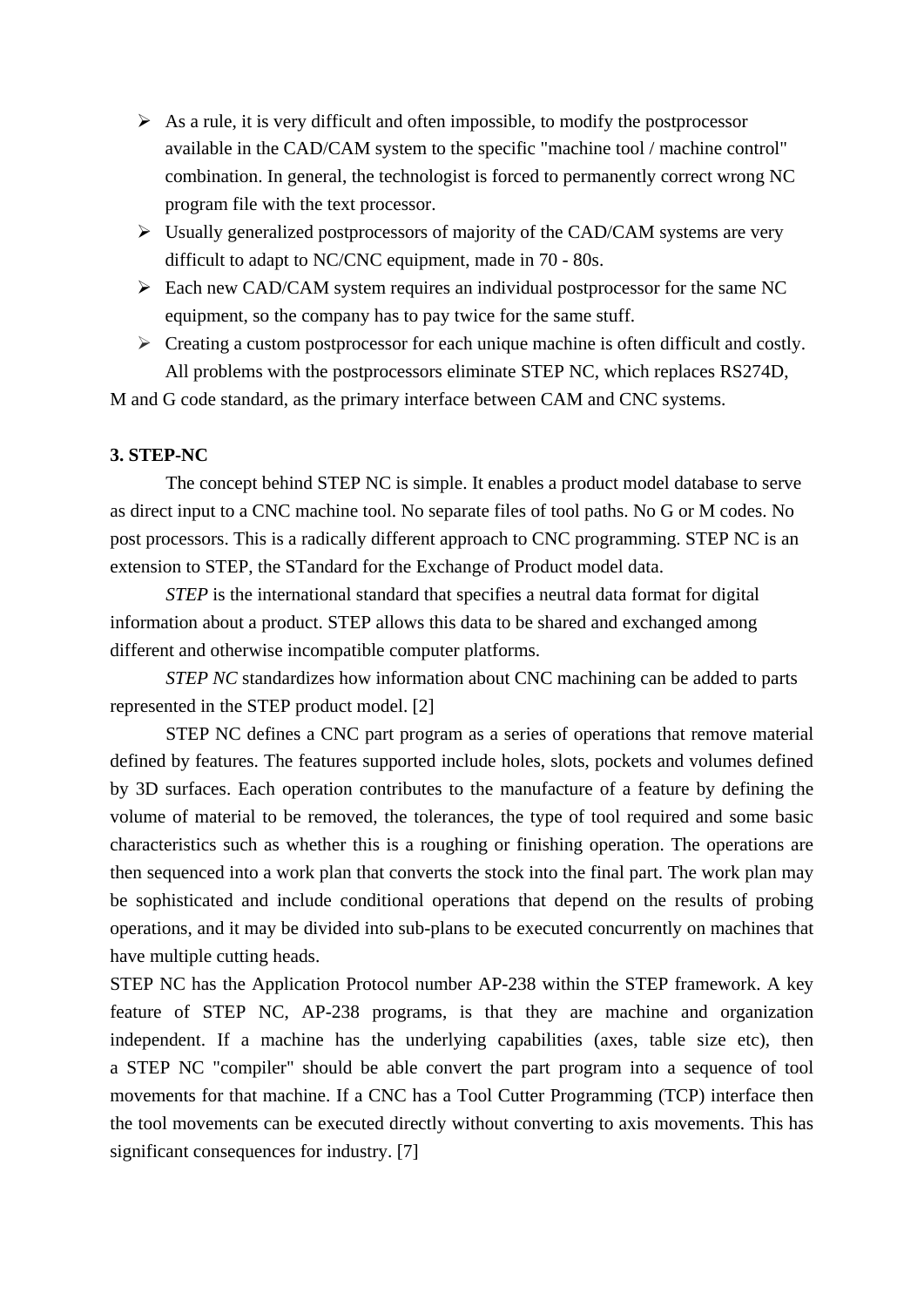In the new method enterprises can continue to use their existing systems for CAD, CADD and CAM, but the end result is sent to the CNC as a STEP NC AP-238 file instead of an RS274D file. **Fig. 2** shows the modified pipeline. [4]



Fig.2 The new interface between CAD and CNC control

The change is small because no systems need to change only the interfaces, but the advantages are significant:

- ¾ The AP-238 file can make developing a CNC part program more efficient because the programmer only has to describe the tasks to be performed on the machine and not the tool motions necessary to achieve those tasks.
- $\triangleright$  The AP-238 file allows a CNC to optimise and check a part program for the tooling available at the time of manufacturing instead of having it fixed at the time of planning.
- $\triangleright$  The AP-238 file reduces the requirement for drawings on the shop floor and it allows manufacturing to send requests for changes back to design by annotating the original full fidelity design information.
- ¾ The AP-238 file makes manufacturing data portable between machines and organizations and allows a part to be made on any machine with sufficient resources (axes, table size etc).

STEP NC allows a complete database of machining information to be built around the digital product model and ultimately makes it possible for this enhanced product model to serve as machine tool input. This database is structured such that part features are linked to specific "working steps," generic descriptions of various machining operations. STEP NC working steps are roughly equivalent to machining commands formatted as traditional M and G codes. With the concept of "working steps" in place, the manufacturing process becomes